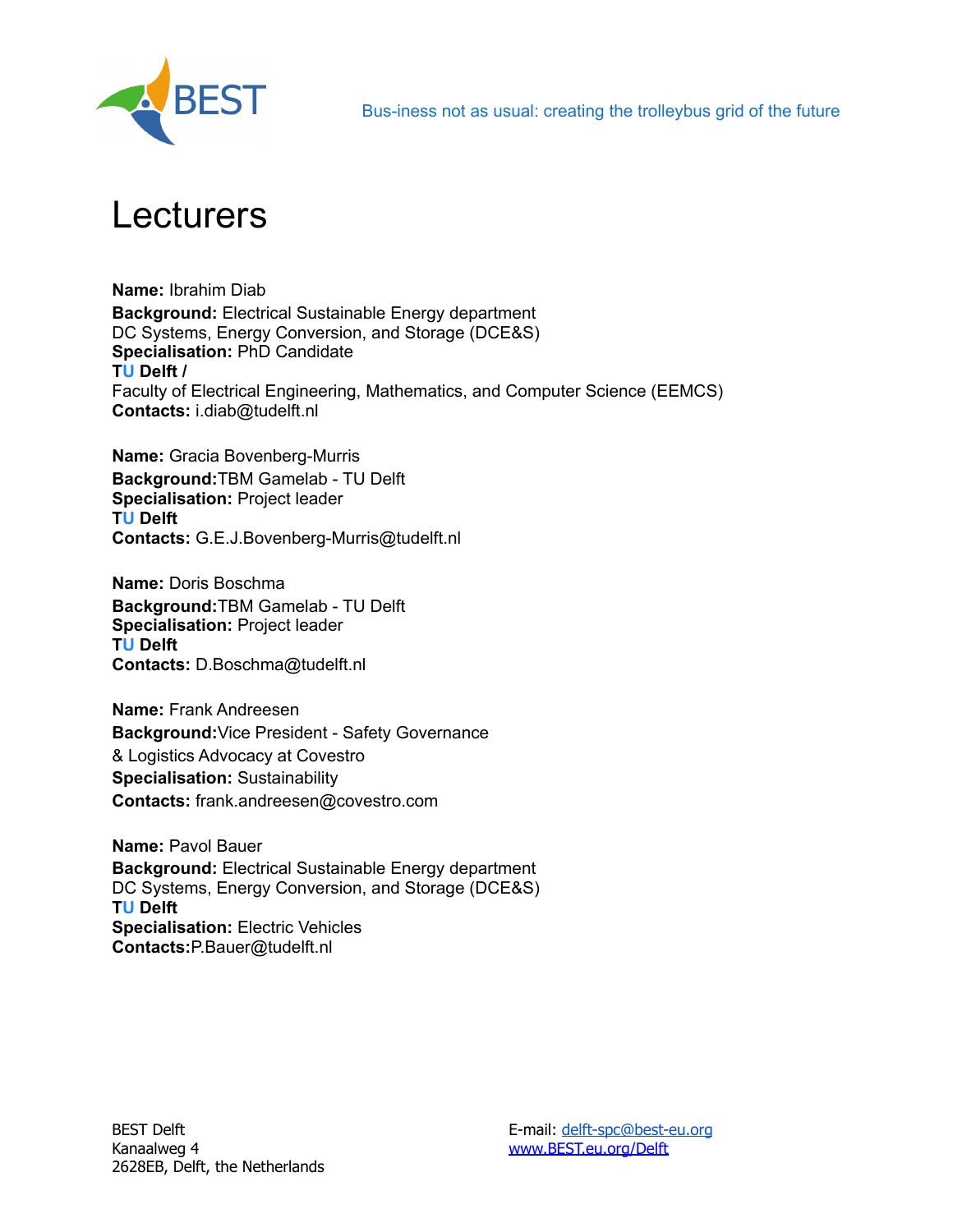

## Course Description

#### **List of Abbreviations:**

- PV : Photovoltaics
- SS : Substation
- TG : Trolley Grid
- TGoF : Trolley Grid of the future
- UPV : Utility-scale photovoltaics

**Title:** Bus-iness not as usual: creating the trolleybus grid of the future

**Fields of activity:** Transport Engineering, Electrical Sustainable Engineering, Sustainability Engineering, Automotive Engineering, Environmental Engineering, Power Engineering, Mechanical engineering, Computational Science, Mathematics, DC systems, Energy Conversion & Storage

**Examination type:** Continuous Assessment

#### **Grading Scheme:**

**a) Course Final Grade:**

| <b>Power Flow Homework</b>     | 10 $%$      |
|--------------------------------|-------------|
| In-Class Quiz                  | 5%          |
| Drop Quiz(es)                  | 5%          |
| Group Presentation (PV in TGs) | 10%         |
| Consultancy Game (TG to TGoF)  | <b>40 %</b> |
| <b>Final Exam</b>              | $30\%$      |

Final course grade is over 10 points and rounded up or down depending on the participant's engagement throughout the course. A grade of 6.0 is a pass.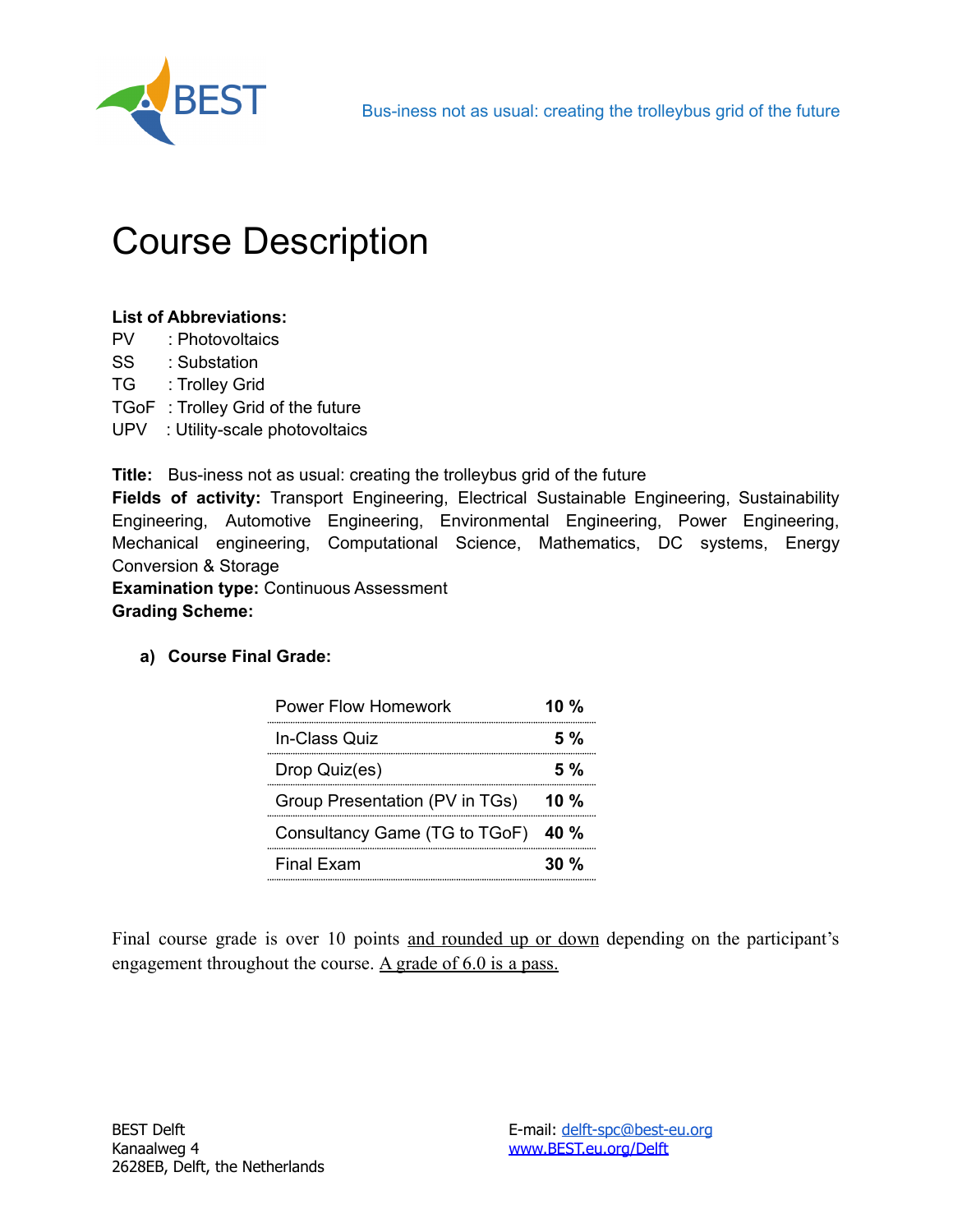

#### **b) Consultancy Game Grade:**

| <b>Preliminary Study/City Assessment</b> | 5 points         |
|------------------------------------------|------------------|
| Assessing PV Potential                   | 3 points         |
| Assessing RES Potential                  | 3 points         |
| Assessing IMC Potential                  | 3 points         |
| <b>Assessing SESS Potential</b>          | 3 points         |
| Assessing OESS Potential                 | 3 points         |
| Assessing EV Potential                   | 3 points         |
| <b>Proposed Final Solution</b>           | 10 points        |
| Answering Q&A                            | 5 points         |
| Participation Q&A with other teams       | 2 points         |
| TOTAL                                    | <b>40 points</b> |

The group grade is not necessarily reflected as the individual grade. The team members will also assess each other's participation in the group.

#### **Number of ECTS credits issued:** 1

#### **Learning Goals and Objectives:**

At the end of the BEST Course, participants will be able to:

- Describe the trolley grid's (TG) electrical infrastructure as well as its daily/monthly/yearly demand profile trends and what influences them;
- Formulate the fundamental mathematical equations governing the power demand at a TG substation (SS) and analytically and/or computationally solve them, up to the advanced scenario *2B-0R-Bi* of two buses on a bilateral section (Power Flow calculations);
- Describe the inputs and outputs of the common modelling and sizing methods, define the challenges, and advise on the opportunities for Renewable Energy Systems (RES), Electric Vehicle (EV) chargers, Stationary and On-board Energy Storage Systems (SESS, OESS), and In-Motion-Charging (IMC) buses in the TG of the future (TGoF);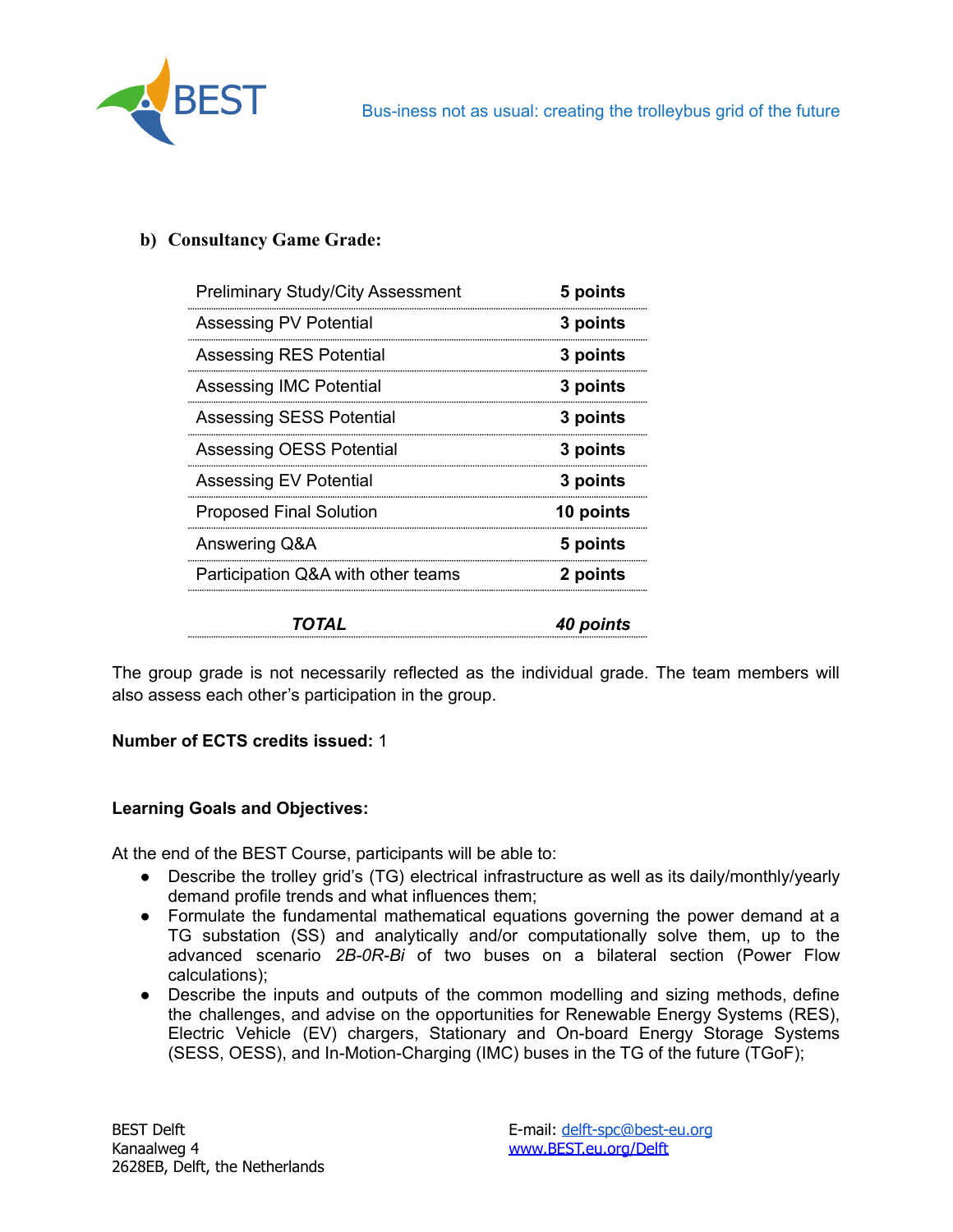

- Assess the opportunities and challenges in a TGoF project and formulate elementary advice on its feasibility by using both exact numbers and formulas as well as educated guesses and rules of thumb studied throughout the course;
- Implement acquired knowledge in the industry together with a company.

# **Syllabus**

| Name of activity         | <b>The Trolley Grid</b>                                                                                                                                                                                                                                |
|--------------------------|--------------------------------------------------------------------------------------------------------------------------------------------------------------------------------------------------------------------------------------------------------|
| Number of working hours  | 3                                                                                                                                                                                                                                                      |
| Type of activity         | Lecture                                                                                                                                                                                                                                                |
| Lecturer                 | Ibrahim Diab and Pavol Bauer                                                                                                                                                                                                                           |
| Short summary of content | Participants will meet the lecturers, be introduced into the topic<br>and gain fundamental understanding of the trolley grid and the<br>trolley bus network. Furthermore, they will be taught the flow of<br>power in such a network via calculations. |
| <b>Bibliography</b>      | Placement and Sizing of Solar PV and Wind Systems in<br>Trolleybus Grids & A Complete DC Trolleybus Grid Model With<br>Bilateral Connections Feeder Cables and Bus Auxiliaries<br>(Papers Attached)                                                    |
| <b>Expected effect</b>   | Participants will be familiarised with the main lecturer(s) and<br>gain perspective on the topics that will be further developed in<br>the Course.                                                                                                     |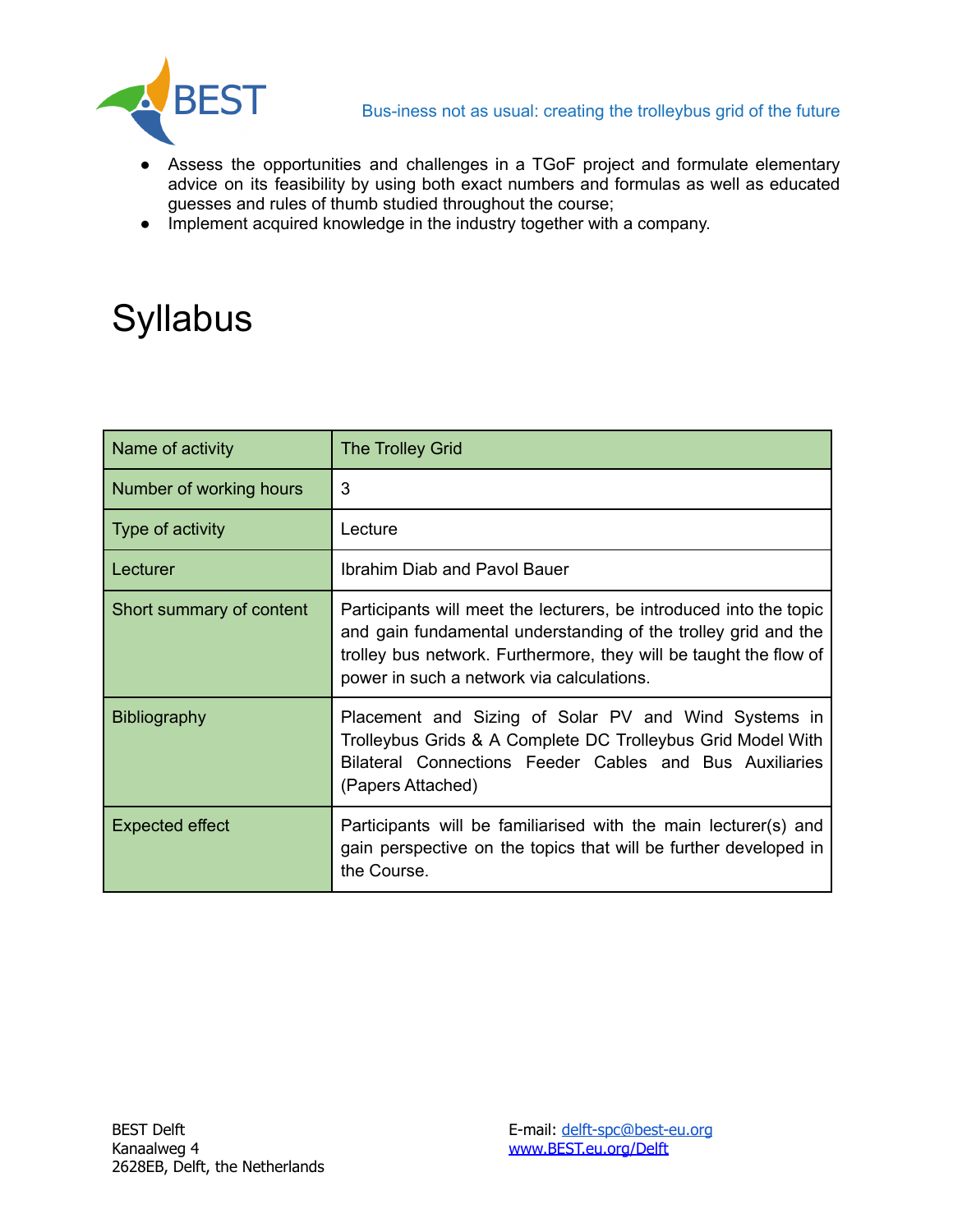

| Name of activity         | Photovoltaics                                                                                                                                                                                       |
|--------------------------|-----------------------------------------------------------------------------------------------------------------------------------------------------------------------------------------------------|
| Number of working hours  | $\overline{2}$                                                                                                                                                                                      |
| Type of activity         | Lecture                                                                                                                                                                                             |
| Lecturer                 | Ibrahim Diab                                                                                                                                                                                        |
| Short summary of content | Modelling PVs, possible mismatches and its challenges                                                                                                                                               |
| <b>Bibliography</b>      | Placement and Sizing of Solar PV and Wind Systems in<br>Trolleybus Grids & A Complete DC Trolleybus Grid Model With<br>Bilateral Connections Feeder Cables and Bus Auxiliaries<br>(Papers Attached) |
| <b>Expected effect</b>   | Participants will understand how PVs work and what aspects<br>are to be considered into their design.                                                                                               |

| Name of activity         | <b>Homework</b>                                                                          |
|--------------------------|------------------------------------------------------------------------------------------|
| Number of working hours  | 1.5                                                                                      |
| Type of activity         | Individual Work                                                                          |
| ∣ Lecturer               | Ibrahim Diab                                                                             |
| Short summary of content | Participants will work on exercises to assimilate the knowledge<br>from the lectures     |
| <b>Bibliography</b>      | Placement and Sizing of Solar PV and Wind Systems in<br>Trolleybus Grids(Paper attached) |
| <b>Expected effect</b>   | Participants will deepen their knowledge through exercises<br>guided by the lecturer.    |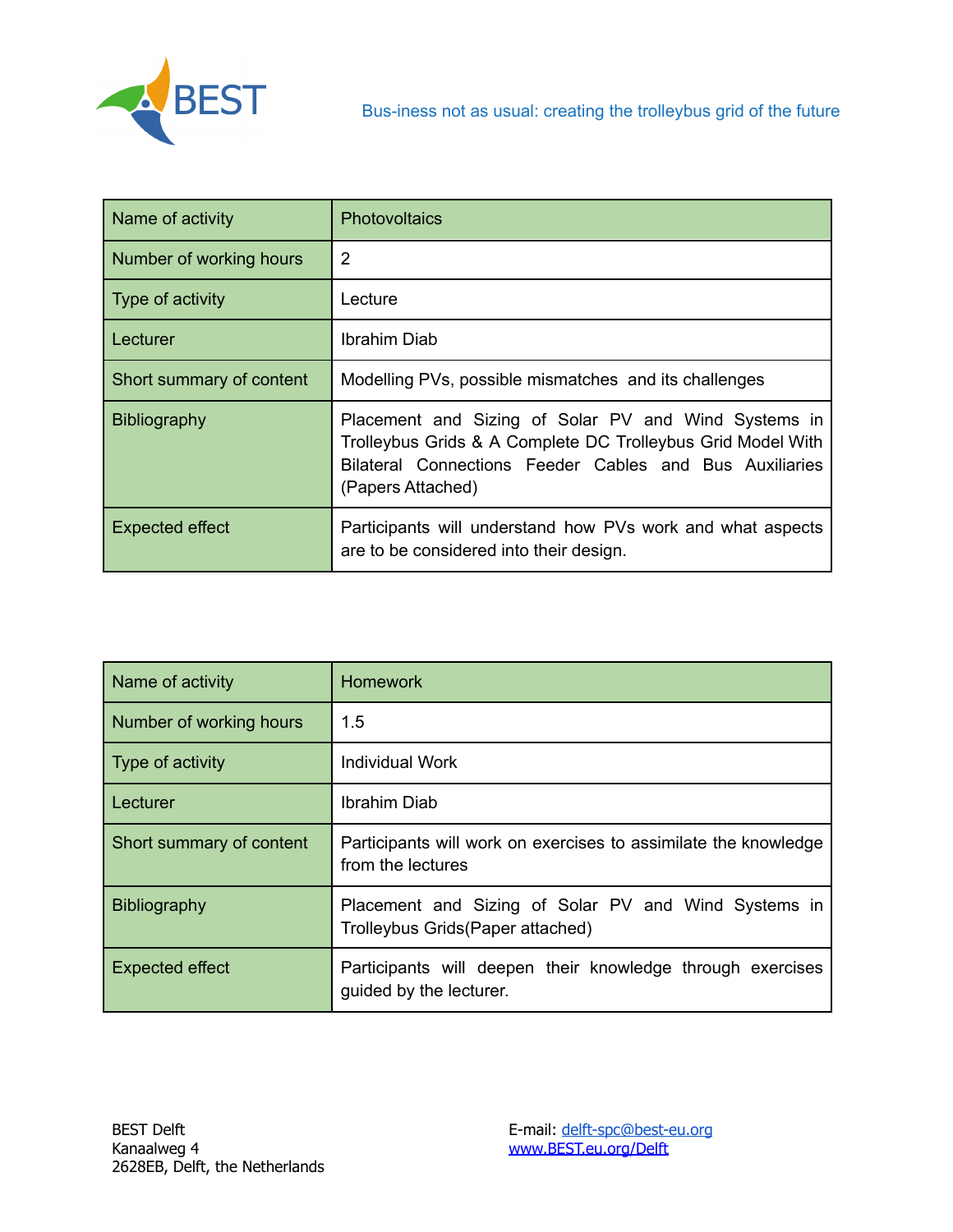

| Name of activity         | <b>Photovoltaics in Trolleybus Grids</b>                                                                                                                        |
|--------------------------|-----------------------------------------------------------------------------------------------------------------------------------------------------------------|
| Number of working hours  | 4.5                                                                                                                                                             |
| Type of activity         | <b>Project Work</b>                                                                                                                                             |
| ∣ Lecturer               | Ibrahim Diab                                                                                                                                                    |
| Short summary of content | The knowledge acquired in the lectures on PV in TGs will be<br>applied in a group presentation.                                                                 |
| Bibliography             | <b>None</b>                                                                                                                                                     |
| <b>Expected effect</b>   | Deepening knowledge and developing team working skills.<br>Participants will also gather feedback on how to improve their<br>presentation skills in the future. |

| Name of activity         | <b>Photovoltaics in Trolley Grids</b>                                                                                                                                                         |
|--------------------------|-----------------------------------------------------------------------------------------------------------------------------------------------------------------------------------------------|
| Number of working hours  |                                                                                                                                                                                               |
| Type of activity         | Quiz                                                                                                                                                                                          |
| l Lecturer               | Ibrahim Diab                                                                                                                                                                                  |
| Short summary of content | understanding of the materials<br>Testing the participants'<br>discussed so far                                                                                                               |
| Bibliography             | <b>None</b>                                                                                                                                                                                   |
| <b>Expected effect</b>   | Participants will be familiar with what to expect from the final<br>exam. Knowledge will be practised for the final exam. Results<br>of the quiz will be analysed together with the lecturer. |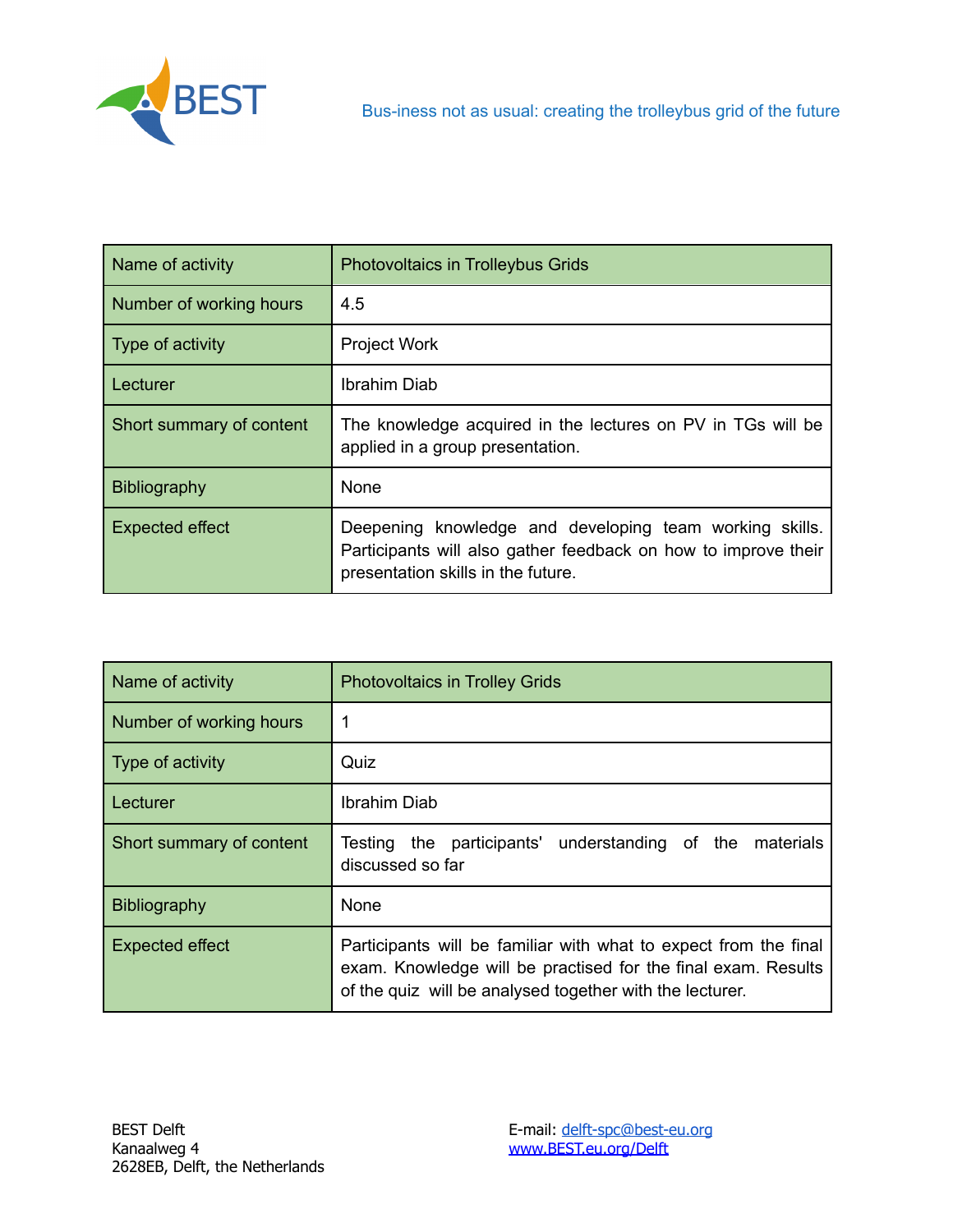

| Name of activity         | <b>Photovoltaics Potential</b>                                                                                                                                                                      |
|--------------------------|-----------------------------------------------------------------------------------------------------------------------------------------------------------------------------------------------------|
| Number of working hours  | 1.5                                                                                                                                                                                                 |
| Type of activity         | Lecture                                                                                                                                                                                             |
| l Lecturer               | Ibrahim Diab                                                                                                                                                                                        |
| Short summary of content | UPV in TGs                                                                                                                                                                                          |
| Bibliography             | Placement and Sizing of Solar PV and Wind Systems in<br>Trolleybus Grids & A Complete DC Trolleybus Grid Model With<br>Bilateral Connections Feeder Cables and Bus Auxiliaries<br>(Papers Attached) |
| <b>Expected effect</b>   | Participants will further develop their knowledge about PVs                                                                                                                                         |

| Name of activity         | <b>Increasing UPV</b>                                                                                                                                                                               |
|--------------------------|-----------------------------------------------------------------------------------------------------------------------------------------------------------------------------------------------------|
| Number of working hours  |                                                                                                                                                                                                     |
| Type of activity         | Lecture                                                                                                                                                                                             |
| Lecturer                 | Ibrahim Diab                                                                                                                                                                                        |
| Short summary of content | Storage of energy in the grid                                                                                                                                                                       |
| <b>Bibliography</b>      | Placement and Sizing of Solar PV and Wind Systems in<br>Trolleybus Grids & A Complete DC Trolleybus Grid Model With<br>Bilateral Connections Feeder Cables and Bus Auxiliaries<br>(Papers Attached) |
| <b>Expected effect</b>   | Participants will develop their knowledge about storage of<br>energy within the TG                                                                                                                  |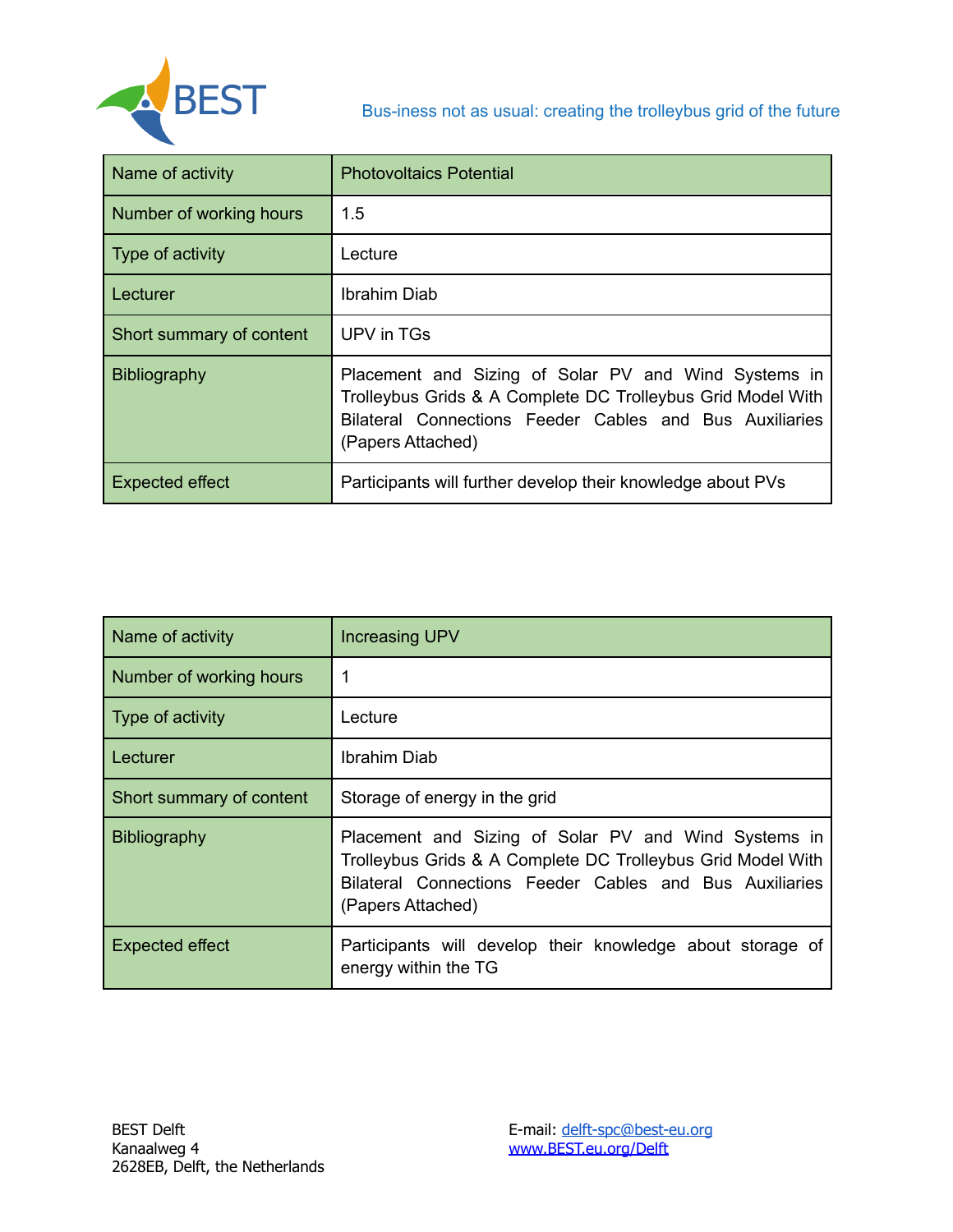

| Name of activity         | <b>Increasing UPV</b>                                                                                                                                                                               |
|--------------------------|-----------------------------------------------------------------------------------------------------------------------------------------------------------------------------------------------------|
| Number of working hours  | 0.5                                                                                                                                                                                                 |
| Type of activity         | Lecture                                                                                                                                                                                             |
| Lecturer                 | Pavol Bauer                                                                                                                                                                                         |
| Short summary of content | Focusing on how electric vehicles (EV) interact with the grid.                                                                                                                                      |
| Bibliography             | Placement and Sizing of Solar PV and Wind Systems in<br>Trolleybus Grids & A Complete DC Trolleybus Grid Model With<br>Bilateral Connections Feeder Cables and Bus Auxiliaries<br>(Papers Attached) |
| <b>Expected effect</b>   | Participants will develop their knowledge about EVs' role within<br>the TG                                                                                                                          |

| Name of activity         | <b>Increasing UPV</b>                                                                                                                                                                               |
|--------------------------|-----------------------------------------------------------------------------------------------------------------------------------------------------------------------------------------------------|
| Number of working hours  |                                                                                                                                                                                                     |
| Type of activity         | Lecture                                                                                                                                                                                             |
| Lecturer                 | Ibrahim Diab                                                                                                                                                                                        |
| Short summary of content | In-Motion-Charging(IMC)                                                                                                                                                                             |
| Bibliography             | Placement and Sizing of Solar PV and Wind Systems in<br>Trolleybus Grids & A Complete DC Trolleybus Grid Model With<br>Bilateral Connections Feeder Cables and Bus Auxiliaries<br>(Papers Attached) |
| <b>Expected effect</b>   | Participants will develop their knowledge about IMC within the<br>TG.                                                                                                                               |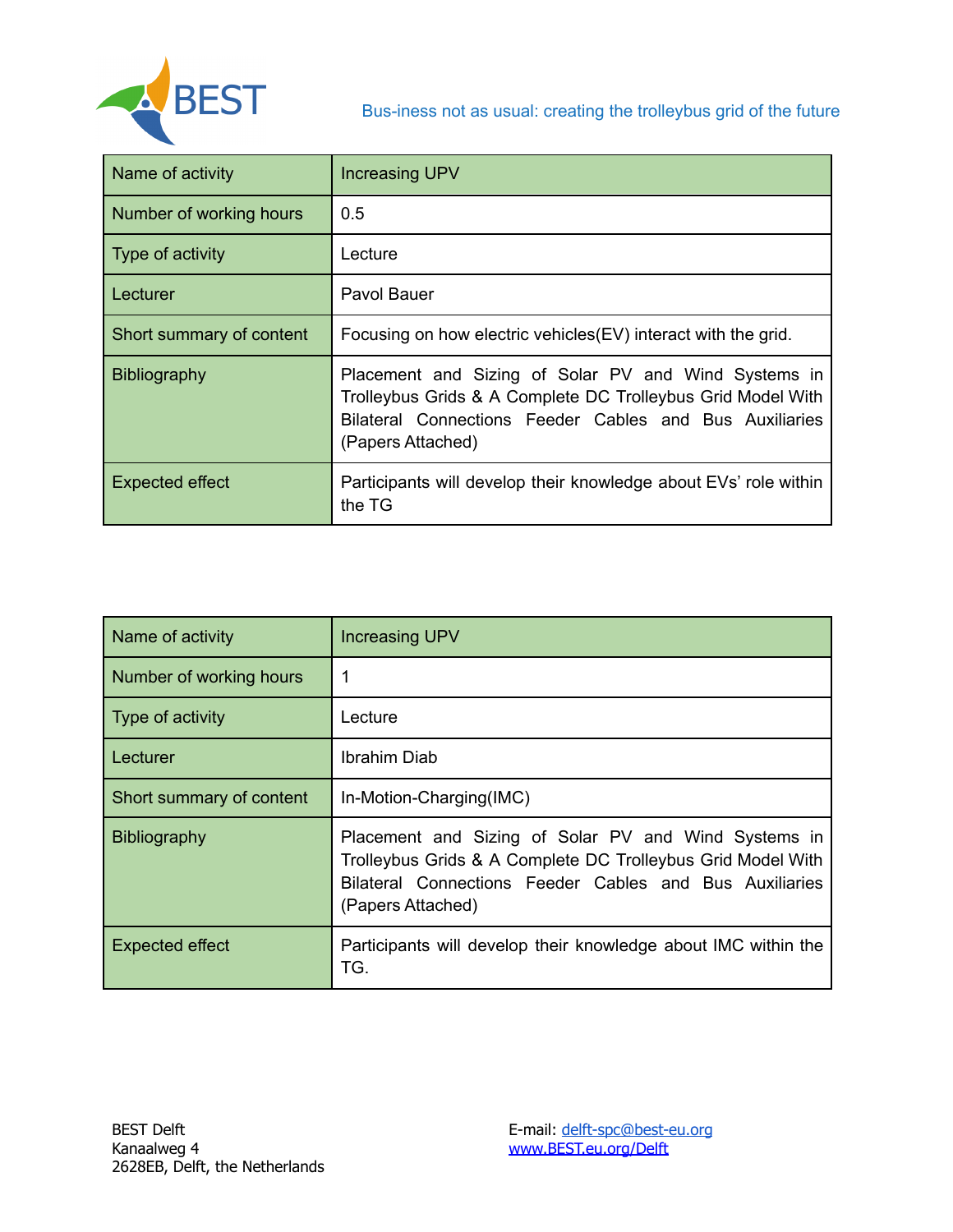

| Name of activity         | <b>Homework</b>                                                                                                                                                                                                       |
|--------------------------|-----------------------------------------------------------------------------------------------------------------------------------------------------------------------------------------------------------------------|
| Number of working hours  |                                                                                                                                                                                                                       |
| Type of activity         | Individual work                                                                                                                                                                                                       |
| Lecturer                 | Ibrahim Diab                                                                                                                                                                                                          |
| Short summary of content | Participants will get familiar with a fictional trolleybus grid. In<br>teams, they will start analysing their given grid in light of the<br>potential of the different smart grid technologies they learned<br>about. |
| <b>Bibliography</b>      | None                                                                                                                                                                                                                  |
| <b>Expected effect</b>   | Participants start preparing for the case study game to follow.                                                                                                                                                       |

| Name of activity         | <b>Case Study Game Introduction</b>                                                                                                                                                                                                     |
|--------------------------|-----------------------------------------------------------------------------------------------------------------------------------------------------------------------------------------------------------------------------------------|
| Number of working hours  |                                                                                                                                                                                                                                         |
| Type of activity         | Tutorial                                                                                                                                                                                                                                |
| Lecturer                 | Ibrahim Diab                                                                                                                                                                                                                            |
| Short summary of content | The participants are introduced in a detailed fashion to their<br>respective case studies and to the tasks they have to fulfil<br>during the consultancy game. They are familiarised with the<br>tools they need for their assessments. |
| <b>Bibliography</b>      | <b>None</b>                                                                                                                                                                                                                             |
| <b>Expected effect</b>   | Participants will learn how to apply the knowledge acquired in<br>previous sessions.                                                                                                                                                    |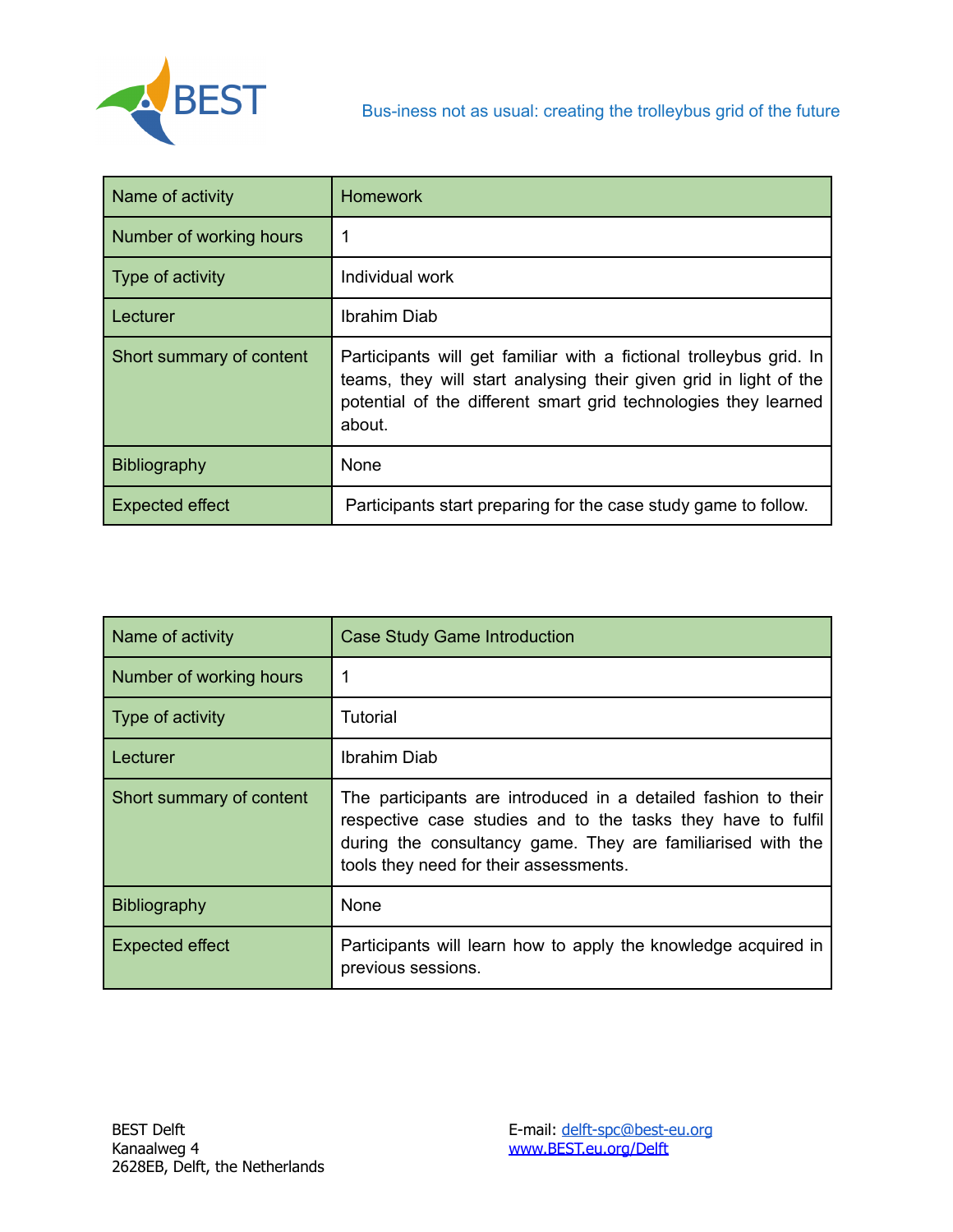

| Name of activity         | <b>Consultancy Game</b>                                                                                                                                                                                                                                                                                                                                                                  |
|--------------------------|------------------------------------------------------------------------------------------------------------------------------------------------------------------------------------------------------------------------------------------------------------------------------------------------------------------------------------------------------------------------------------------|
| Number of working hours  | 4.5                                                                                                                                                                                                                                                                                                                                                                                      |
| Type of activity         | Project work                                                                                                                                                                                                                                                                                                                                                                             |
| Lecturer                 | <b>Ibrahim Diab</b>                                                                                                                                                                                                                                                                                                                                                                      |
| Short summary of content | In the consultancy game, the participants are divided into teams<br>and given a hypothetical trolley grid city. Each team has to<br>apply the knowledge learnt in the course to assess the potential<br>of the different smart grid technologies learnt throughout the<br>course for their cities. They will then present their solution to the<br>class and defend it in a Q&A session. |
| Bibliography             | None                                                                                                                                                                                                                                                                                                                                                                                     |
| Expected effect          | Participants will improve their understanding of the material<br>through hands-on experience, alongside practising<br>their<br>teamwork skills.                                                                                                                                                                                                                                          |

| Name of activity         | <b>Exam Preparation</b>                                                                                                                                                            |
|--------------------------|------------------------------------------------------------------------------------------------------------------------------------------------------------------------------------|
| Number of working hours  |                                                                                                                                                                                    |
| Type of activity         | <b>Group Seminar</b>                                                                                                                                                               |
| Lecturer                 | Ibrahim Diab                                                                                                                                                                       |
| Short summary of content | The lecturer will conclude the theoretical part of the course with<br>a revision of the material and a guided discussion between the<br>participants.                              |
| Bibliography             | <b>None</b>                                                                                                                                                                        |
| <b>Expected effect</b>   | Participants will refresh their knowledge in preparation for the<br>final exam. They have the opportunity to ask questions and<br>clarify any doubts they have about the material. |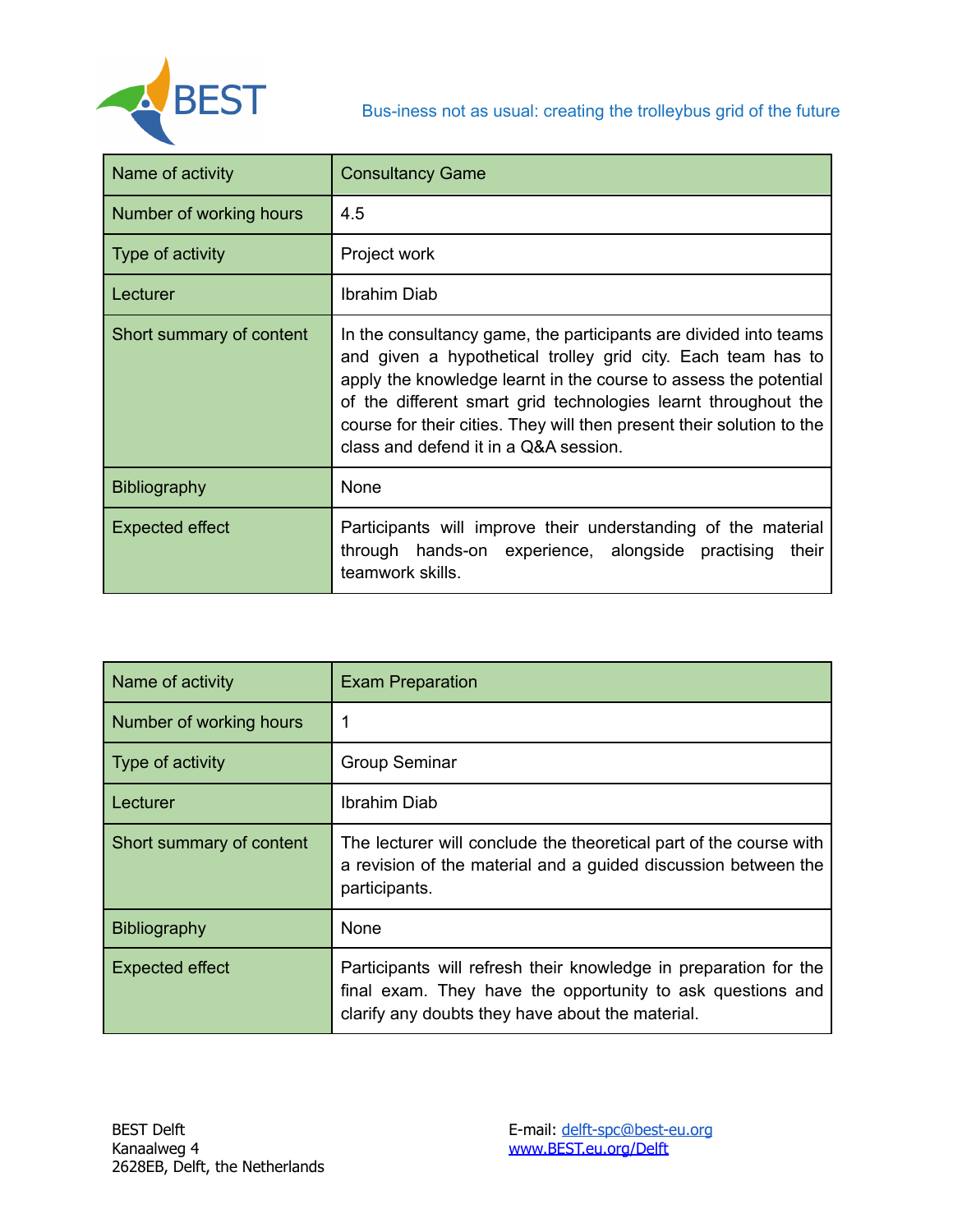

| Name of activity         | Exam                                                                                                                                                                                             |
|--------------------------|--------------------------------------------------------------------------------------------------------------------------------------------------------------------------------------------------|
| Number of working hours  | 2.5                                                                                                                                                                                              |
| Type of activity         | Examination                                                                                                                                                                                      |
| Lecturer                 | Ibrahim Diab                                                                                                                                                                                     |
| Short summary of content | Final examination of the course                                                                                                                                                                  |
| <b>Bibliography</b>      | None                                                                                                                                                                                             |
| Expected effect          | participants' understanding of the materials will be<br>The l<br>evaluated. A discussion on the exam problems will be guided<br>by the professor once the participants have finished their work. |

| Name of activity         | <b>Gamelab Workshop</b>                                                                                                                                                                   |
|--------------------------|-------------------------------------------------------------------------------------------------------------------------------------------------------------------------------------------|
| Number of working hours  | 3                                                                                                                                                                                         |
| Type of activity         | Workshop                                                                                                                                                                                  |
| Lecturer                 | Gracia Bovenberg-Murris, Doris Boschma                                                                                                                                                    |
| Short summary of content | Participants will apply their acquired knowledge<br>about<br>sustainable transportation in order to create a serious game<br>according to the Triadic Game Design model.                  |
| <b>Bibliography</b>      | None                                                                                                                                                                                      |
| <b>Expected effect</b>   | The participants will develop team working skills by designing a<br>'serious' game focused on the societal and public policy<br>aspects of a smart grid and a more sustainable community. |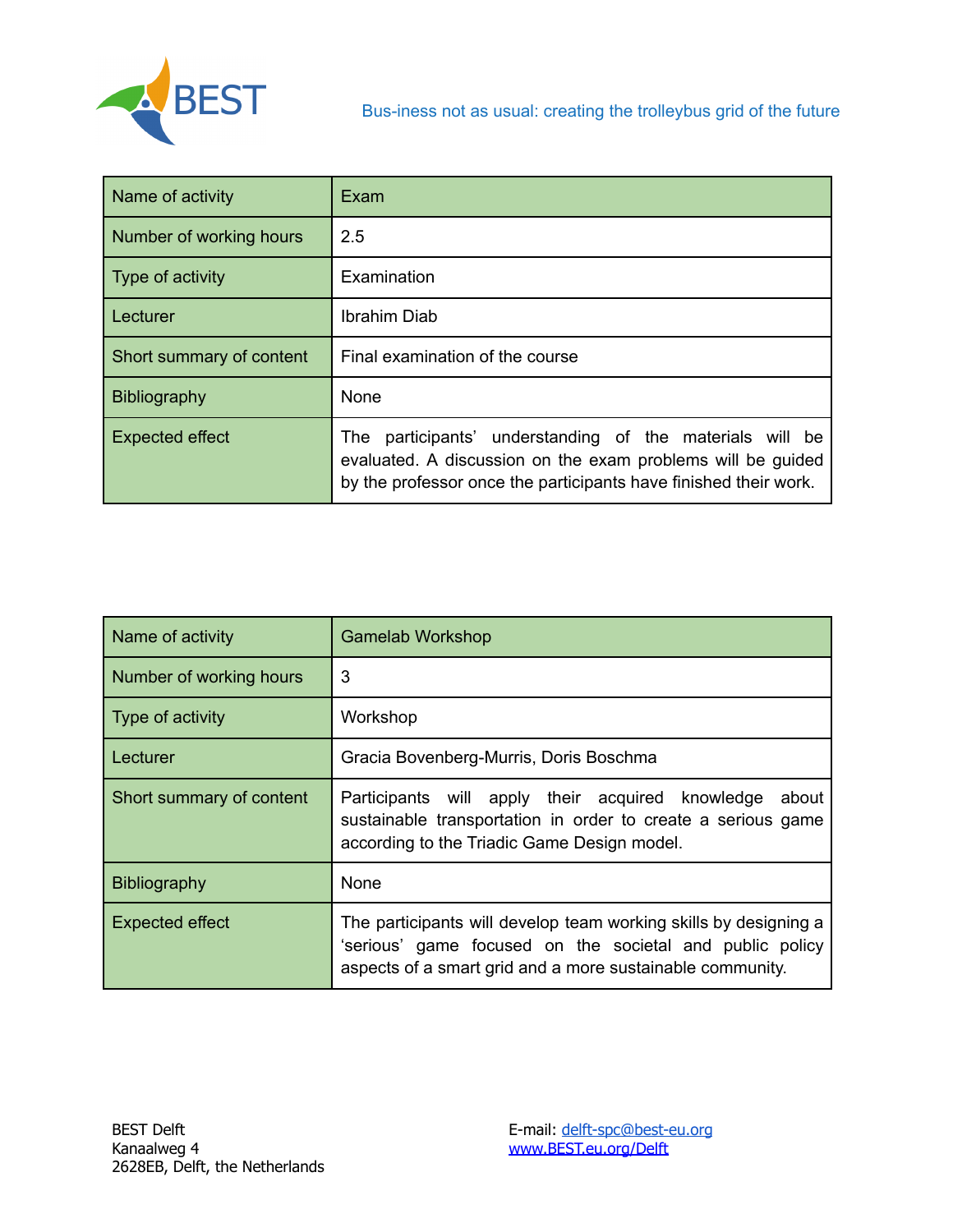

| Name of activity         | <b>Covestro Workshop</b>                                                                                                                                                                                                                                                                                                                             |
|--------------------------|------------------------------------------------------------------------------------------------------------------------------------------------------------------------------------------------------------------------------------------------------------------------------------------------------------------------------------------------------|
| Number of working hours  | 2                                                                                                                                                                                                                                                                                                                                                    |
| Type of activity         | <b>Company Presentation</b>                                                                                                                                                                                                                                                                                                                          |
| Lecturer                 | <b>Frank Andreesen</b>                                                                                                                                                                                                                                                                                                                               |
| Short summary of content | The participants will learn about the ways in which Covestro<br>sustainability in the transportations of<br>tackles<br>their<br>materials. The presentation will be followed by a discussion<br>between the company representative and the participants about<br>improvement points or innovative ideas the participants might<br>have on the topic. |
| <b>Bibliography</b>      | <b>GHG Transport Emissions Management at Covestro</b>                                                                                                                                                                                                                                                                                                |
| <b>Expected effect</b>   | The participants will learn about the ways in which the industry<br>is adapting their logistical needs, such as transportation of raw<br>materials, to become more sustainable and engage in a<br>conversation about these solutions.                                                                                                                |

# Pre-materials

| <b>Name</b>        | <b>GHG Transport Emissions Management at Covestro</b>                                                                                                                                                       |
|--------------------|-------------------------------------------------------------------------------------------------------------------------------------------------------------------------------------------------------------|
| <b>Topic/field</b> | This presentation covers the issues that the Sustainable<br>Logistics department at Covestro is tackling. The presentation<br>follows the company's goals in this regard as well as current<br>initiatives. |
| <b>Description</b> | This presentation will be the basis of the workshop delivered<br>by Frank Andreesen and will serve as a starting point for the<br>discussion between the company representative and the<br>participants.    |